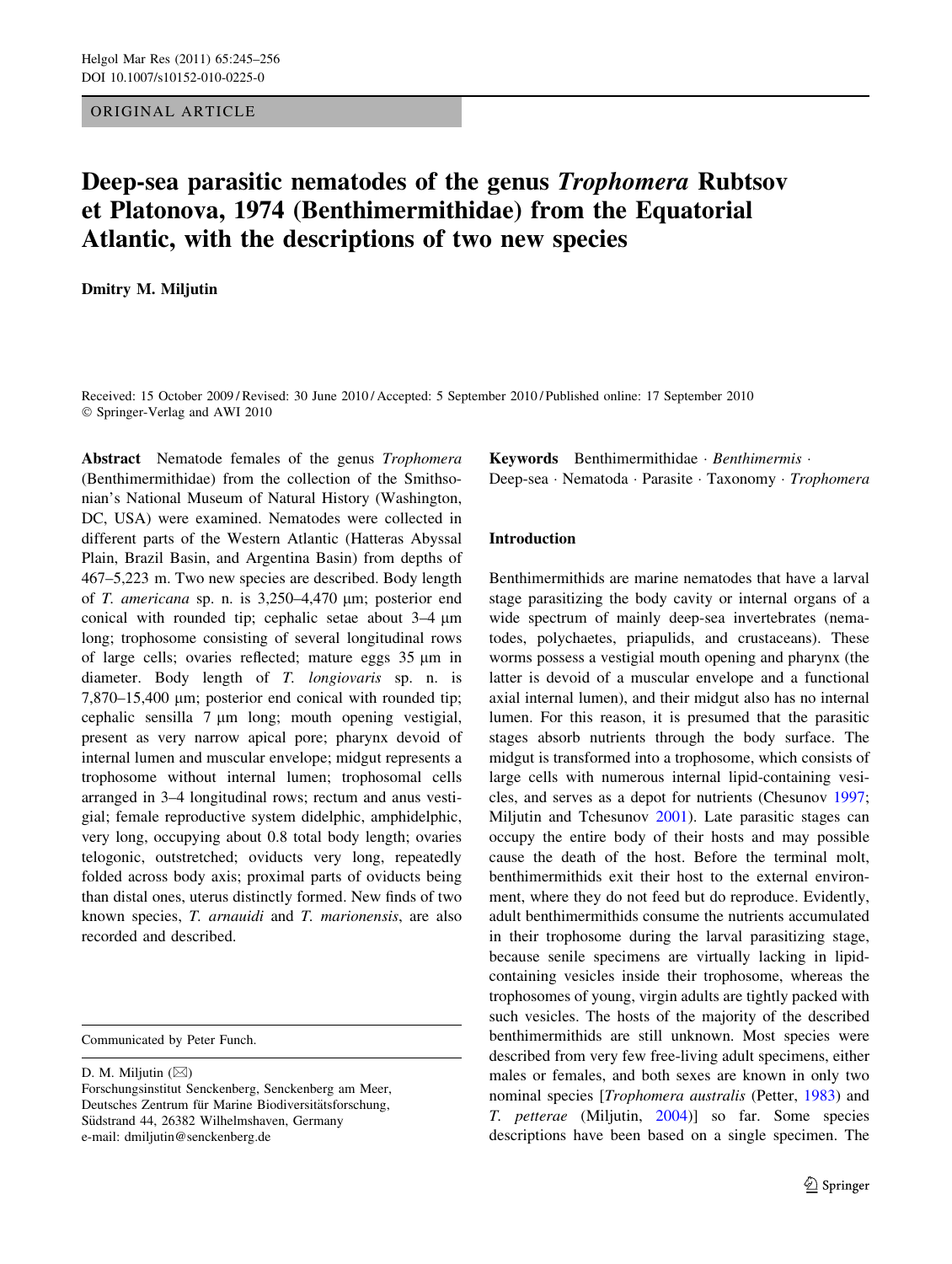size range of known benthimermithids varies from less than 1 mm to 17 cm; however, the body length of most species is several millimeters. Miljutin [\(2004](#page-11-0), [2006\)](#page-11-0) reviewed the anatomy and life cycle of benthimermithids and discussed the taxonomic problems within the family. Miljutin and Miljutina [\(2009](#page-11-0)) produced an up-to-date key to the genera of the family Benthimermithidae and tabular keys to the species of the genus Trophomera.

As a rule, benthimermithids are quite rare and comprise a fraction of 1% of nematode assemblages (Bussau [1993](#page-10-0); Miljutin and Miljutina [2009\)](#page-11-0). Thirty-eight species of benthimermithids belonging to three genera have been described to date (Miljutin and Miljutina [2009](#page-11-0)). They have been found from the Arctic to Antarctic and throughout the Atlantic and the Indian oceans (Miljutin [2004](#page-11-0)). It is obvious that benthimermithids are widespread in the World Ocean, and their known habitat will be extended as new deep-sea areas are studied.

This contribution presents the results of a study of females belonging to the genus Trophomera from the collection of the Smithsonian's National Museum of Natural History (NMNH, Washington, DC, USA).

# Materials and methods

Adult free-living nematodes were collected from sediment samples in several survey cruises in the western and southwestern parts of the Atlantic Ocean. All the cruises mentioned below were organized and carried out by the Woods Hole Oceanographic Institution (USA).

All examined specimens were selected from samples and deposited in the NMNH collection by Dr. D. G. Murphy (Smithsonian Institution, Washington, DC, USA). The USNM collection numbers are provided. Specimens were initially fixed on board with 4% formaldehyde in seawater. Nematodes were then rinsed in distilled water, transferred to anhydrous glycerol according to the progressive evaporation method (Seinhorst [1959\)](#page-11-0), and mounted on a glass slide.

For the present study, nematode specimens were examined using a LEICA DMR interference microscope fitted with the  $1.5\times$  and  $2\times$  magnifier and equipped with a drawing tube.

Abbreviations:

| a            | ratio of 'body length/maximum body width'    |
|--------------|----------------------------------------------|
| amph.dist.   | distance from anterior apex to amphid        |
| $\mathbf{c}$ | ratio of 'body length/tail length'           |
| c'           | ratio of 'tail length/anal body diameter'    |
| c.b.d        | corresponding body diameter                  |
| d            | ratio of 'body length/distance from anterior |
|              | apex to amphid'                              |

L total body length

V distance from anterior end to vulva/total body length', %

#### Taxonomic descriptions

Trophomera americana sp. n.

Figures [1](#page-2-0), [2](#page-3-0); Table [1](#page-3-0)

Type material. Holotype: gravid female, USNM 1000098, station No. 1036 (RV ''Chain'', cruise 58, 39°43.36' N, 70°37.24' W, depth 2,022 m, 04.05.1966). Paratype: virgin female, USNM 1000084, station No. 119 (RV "Atlantis II", cruise 24,  $32^{\circ}16'$  N,  $64^{\circ}32'$  W, depth 2,095 m, 19.08.1966).

Location. Hatteras Abyssal Plain, Western Atlantic. Etymology. Latinized form of ''American''. Description Measurements: L = 3,250-4,470  $\mu$ m; a = 40.6-42.6;  $V = 50.5 - 55.0\%$  (Table [1\)](#page-3-0).

Females. Body cylindrical, slightly narrowed at posterior end. Anterior end rounded. Posterior end conical with rounded tip. Cuticle about  $3 \mu m$  thick in anterior and midbody and about 8  $\mu$ m thick in posterior body. Four mediolateral cephalic setae about 3–4  $\mu$ m long inserted in small pits. Somatic sensilla in shape of small setae 1.0–1.5 lm long arranged along hypodermal chords and present also anterior to amphids. Amphids non-spiral, situated about 1 c.b.d. from cephalic apex. Amphidial apertures oval, transversely oriented, about 4  $\mu$ m long. Amphidial fovea  $7-10 \mu m$  in diameter. Mouth opening reduced to small pit in cuticle of apex. Pharynx devoid of internal lumen and appearing as a short irregular bar. Gravid female possessing several large, optically transparent cells without intracellular inclusions anteriorly to the beginning of trophosome. Trophosome without internal lumen and consisting of several longitudinal rows of large cells. Cellular borders in trophosome distinct. Rectum and anus vestigial. Female reproductive system amphidelphic and occupying about half of body length in gravid female. Ovaries reflected. Oviduct long, at first directed away from vulva from proximal end of ovary, and then turning toward vulva, filled with eggs. Most mature eggs about  $35 \mu m$  in diameter, possessing large light vacuoles. Some small cells (possibly spermatozoa) present in narrow middle part of oviduct. Uterus morphologically undifferentiated. Vagina short, with thick cuticular walls. Vulvar glands absent. Male unknown. Males and host unknown.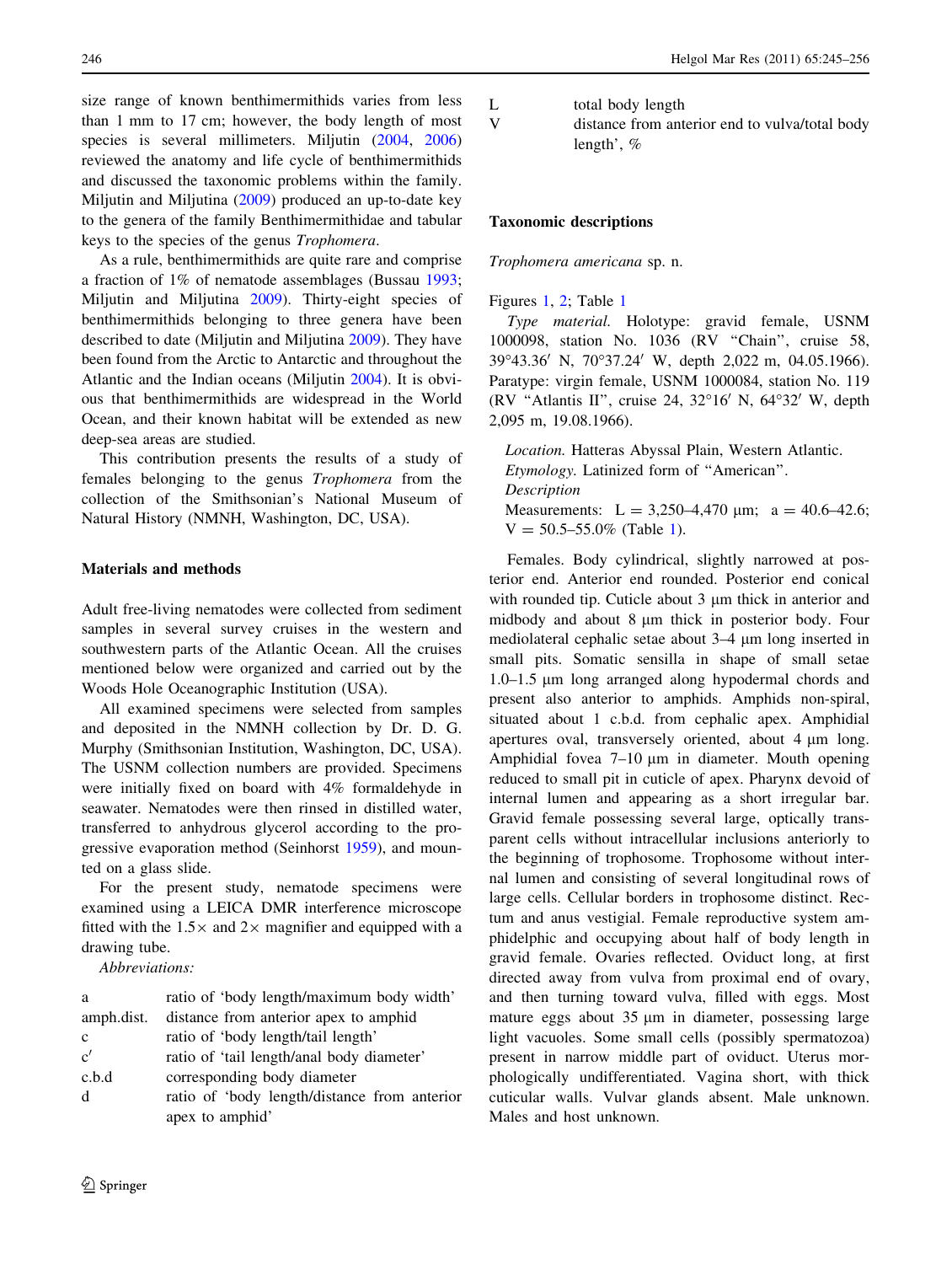<span id="page-2-0"></span>posterior end. Scale bars a,  $d = 500 \text{ }\mu\text{m}$ ; b, c, e, f,

 $g = 50 \mu m$ 



# Differential diagnosis

Females of T. americana sp. n. resemble the females of T. iturupiensis (Rubtzov and Platonova, [1974](#page-11-0)), T. hureaui (Petter, [1983](#page-11-0)), T. conicauda (Petter, [1987\)](#page-11-0), T. tchesunovi (Miljutin, [2004\)](#page-11-0), T. elegantis Miljutin et Miljutina, [2009,](#page-11-0) and T. senckenbergi Miljutin et Miljutina, [2009,](#page-11-0) in the shape of the tail (conical with rounded tip).

T. americana sp. n. differs from T. elegantis and T. senckenbergi by its longer body (3.2–4.5 vs. 1.5 mm and 1.6 mm, respectively); by its larger mature eggs  $(35 \mu m)$  in diameter vs. 24  $\mu$ m and 15  $\times$  9  $\mu$ m, respectively); by the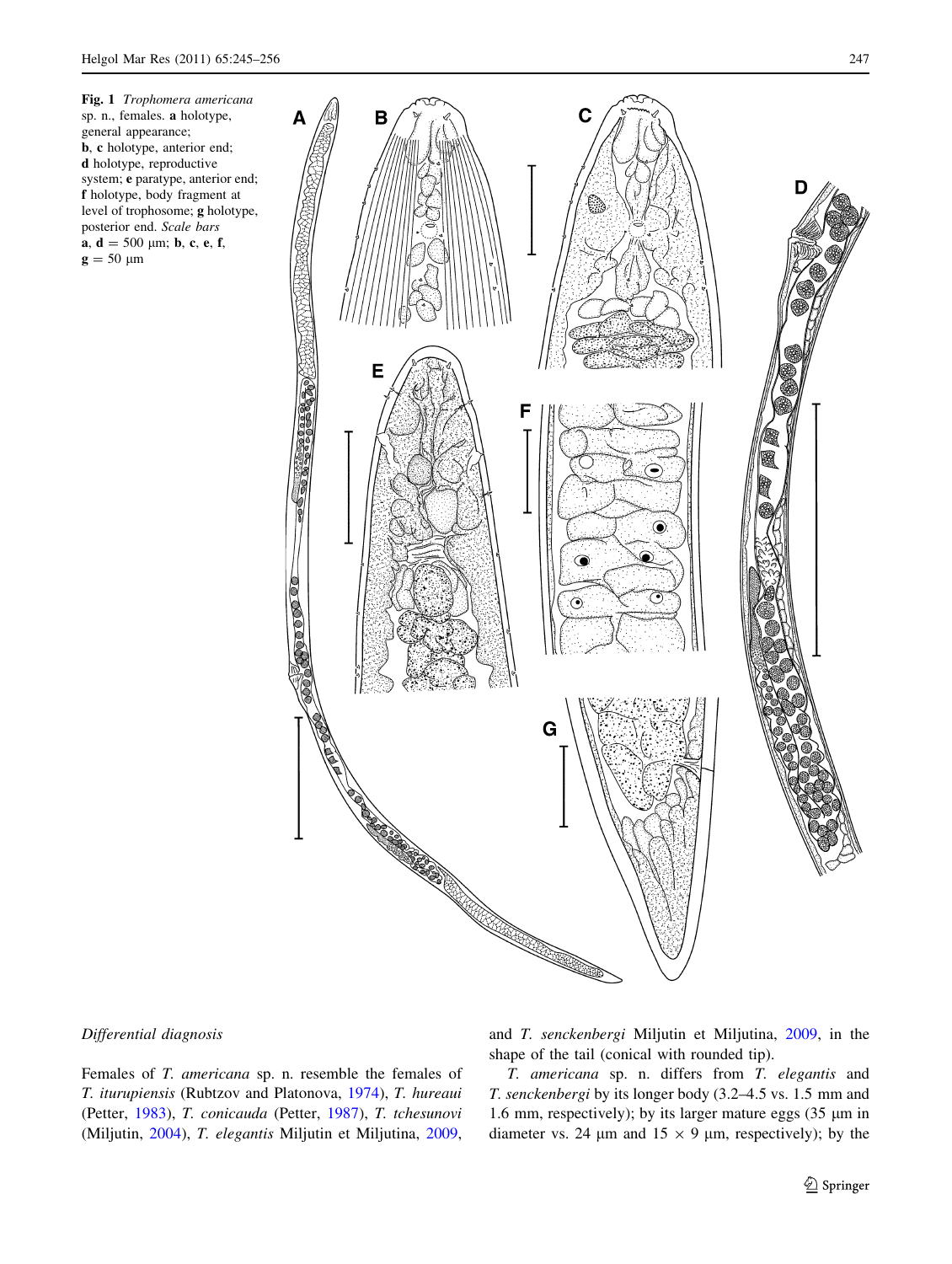<span id="page-3-0"></span>



construction of the trophosome (consisting of several rows of cells, vs. one row of cells in both compared species).

T. americana sp. n. differs from T. iturupiensis by its much shorter body (3.2–4.5 mm vs. 26–38 mm) and by its smaller "a" index (40–43 vs. 98–104).

T. americana sp. n. differs from T. conicauda by the shape of the head (rounded vs. conical with rounded tip in T. conicauda), by its smaller body size (3.2–4.5 vs. 5.2–6.8 mm), by the relatively thicker body ( $a = 41-43$  vs. 49–58), and by the smaller ''d'' index (61–69 vs. 108–148).

T. americana sp. n. differs from T. hureaui by the relatively thinner body ( $a = 41-43$  vs. 25-32), by its relatively short reproductive system in gravid specimens (occupying ca. 0.5 body length vs. ca. 0.25 body length), and by its larger eggs  $(35 \mu m)$  in diameter versus  $25 \mu m$ ).

#### Trophomera arnaudi (Petter, [1983\)](#page-11-0)

#### Fig. [3](#page-4-0); Table [2](#page-5-0)

Petter [1983](#page-11-0): 12-14, Fig. 7 (Benthimermis arnaudi); Chesunov [1988:](#page-10-0) 13–15, Figs. 1, 2 (Benthimermis arnaudi); Miljutin [2006](#page-11-0) (Trophomera arnaudi comb. n.)

Material examined. One gravid and three virgin females found free-living. Specimen No. 1 (USNM 1000080) and

Table 1 Main measurements of females of T. americana sp. n

| Specimen status                                 | Holotype | Paratype |  |
|-------------------------------------------------|----------|----------|--|
| Maturity                                        | Gravid   | Virgin   |  |
| $L, \mu m$                                      | 4,470    | 3,250    |  |
| Amph.dist., µm                                  | 73       | 47       |  |
| Tail length, µm                                 | 90       | 103      |  |
| Diameter at level of cephalic sensilla, $\mu$ m | 34       | 24       |  |
| Diameter at amphidial level, $\mu$ m            | 79       | 47       |  |
| Diameter at level of midbody, $\mu$ m           | 105      | 80       |  |
| Maximal body diameter, $\mu$ m                  | 105      | 80       |  |
| Diameter at anal level, $\mu$ m                 | 48       | 48       |  |
| a                                               | 42.6     | 40.6     |  |
| $\mathbf{c}$                                    | 55.0     | 50.5     |  |
| c'                                              | 1.4      | 2.6      |  |
| d                                               | 61       | 69       |  |
| $V, \%$                                         | 50.5     | 55.0     |  |
|                                                 |          |          |  |

specimen No. 2 (USNM 1000105), station No. 64 (RV "Atlantis II", cruise 12,  $38^{\circ}46.0^{\prime}$ N,  $70^{\circ}06.0^{\prime}$ W, depth 2,886 m, 21.08.1964, NW Atlantic); specimen No. 3 (USNM 1000107), station D1 (RV ''Atlantis II'', cruise 277, 39°54.5' N, 70°35.46' W, depth 467 m, 23.05.1962,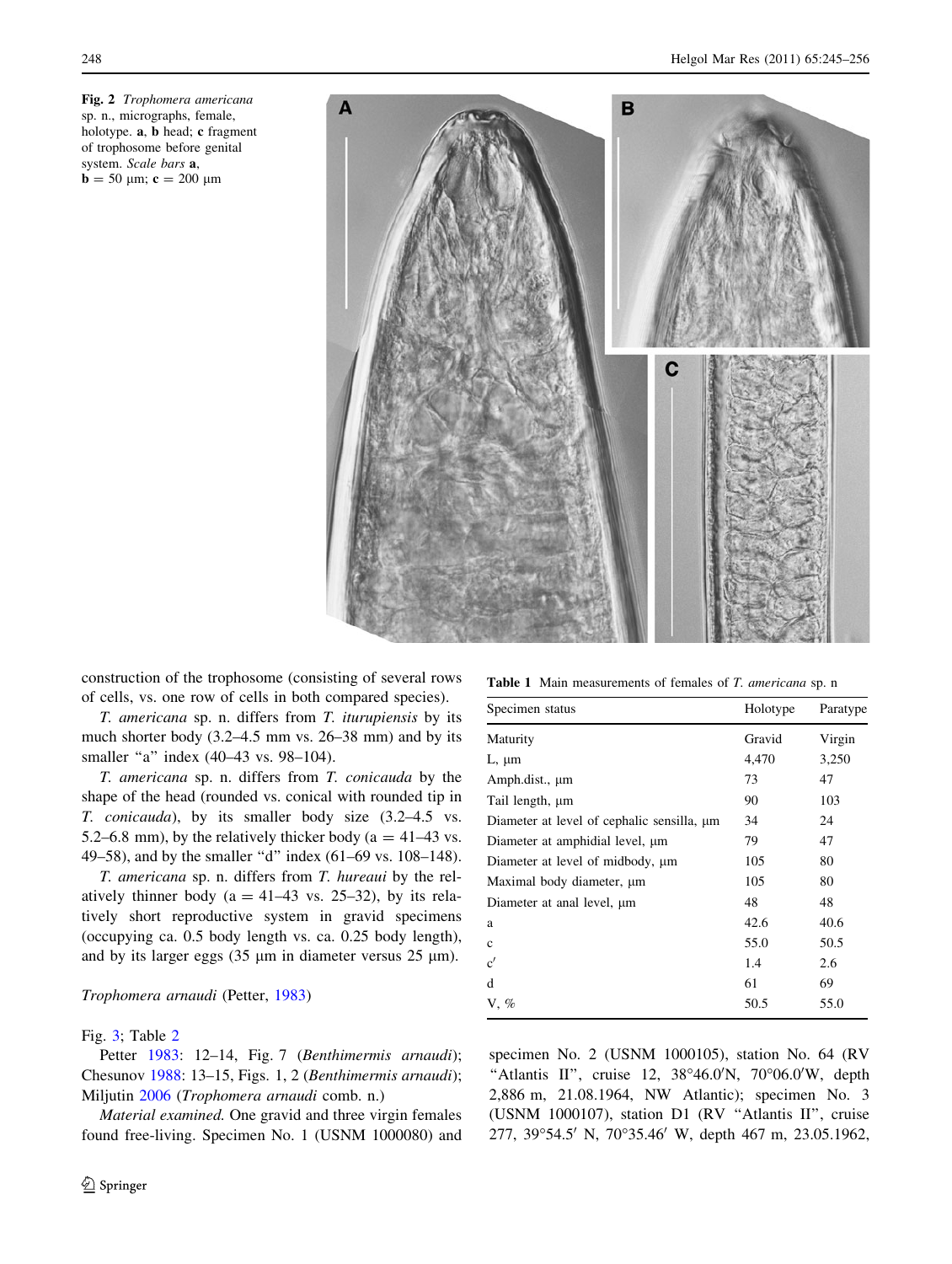<span id="page-4-0"></span>Fig. 3 Trophomera arnaudi (Petter [1983](#page-11-0)), females. a specimen No. 4, general appearance; b, c specimen No. 4, anterior end; d specimen No. 4, reproductive system; e specimen No. 3, posterior end; f specimen No. 3, anterior end; g specimen No. 4, posterior end. Scale bars  $a = 500 \text{ }\mu\text{m}$ ; **b**, **c**, **f**, **g** = 50  $\mu$ m;  $d = 200 \mu m$ ;  $e = 100 \mu m$ . Abbreviations: a amphid, h head, l.ch. lateral chord, t trophosome



NW Atlantic); specimen No. 4 (USNM 1000113), station No. 125 (RV "Atlantis II", cruise 24, 39°37' N, 66°44-47' W, depth 3,806 m, 23.08.1966, NW Atlantic).

Location. Western Atlantic, off Cox Ledge. Description Measurements:  $L = 3,386-8,240 \text{ µm}; a = 25.3-47.1;$  $c = 67.7{\text -}183.0$ ; V = 49-54% (Table [2\)](#page-5-0).

Females. Body cylindrical. Anterior end conical with rounded apex, posterior end rounded. Cuticle with fine annulation visible in light microscope, or lacking annulation. Cuticle about  $5 \mu m$  thick along entire body. Four cephalic mediolateral papilloid sensilla, from  $2$  to  $6 \mu m$ long. Each cephalic sensillum located in small pit. Ring of several tiny, very narrow labial setae ca. 1 µm long seen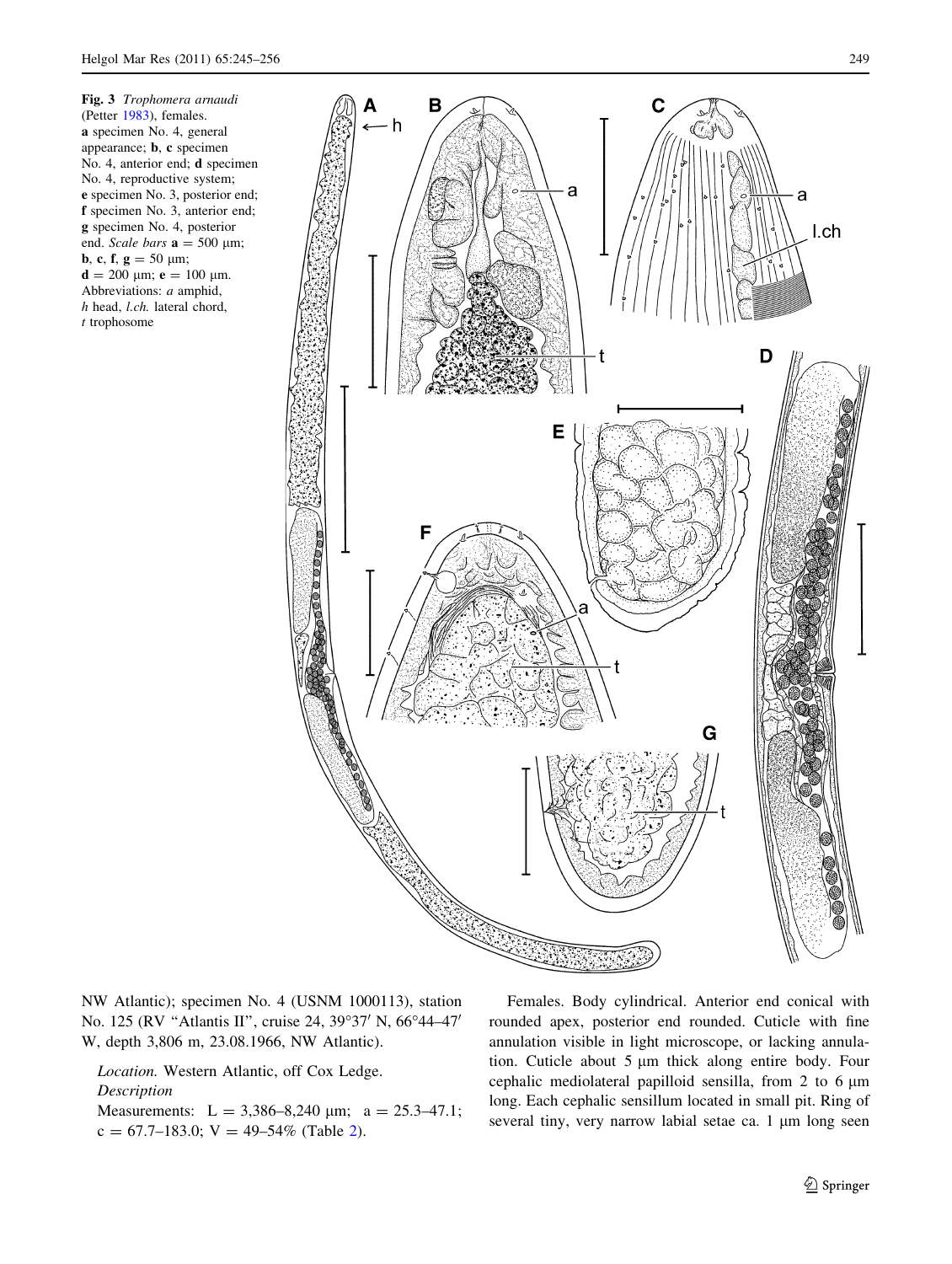<span id="page-5-0"></span>Table 2 Main measurements of females of T. arnaudi (Petter, [1983](#page-11-0))

| 1      | 2      | 3      | 4      |
|--------|--------|--------|--------|
| Virgin | Virgin | Virgin | Gravid |
| 7,170  | 8,240  | 5,170  | 3,390  |
| 56     | 95     | 37     | 36     |
| 44     | 45     | 34     | 44     |
| 5      | 6      | 3      | 3      |
| 53     | 61     | 43     | 27     |
| 89     | 112    | 75     | 54     |
| 160    | 175    | 187    | 134    |
| 164    | 177    | 187    | 134    |
| 130    | 149    | 100    | 77     |
| 43.7   | 47.1   | 27.7   | 25.3   |
| 163    | 183    | 152    | 77     |
| 0.34   | 0.30   | 0.34   | 0.57   |
| 128    | 87     | 140    | 94     |
| 52.4   | 52.0   | 49.2   | 54.0   |
|        |        |        |        |

anterior to cephalic papillae in specimen No. 4. Somatic setae 1-2 µm long, arranged irregularly over entire body and also anteriorly to amphid. Amphidial aperture oval, transversely oriented, about  $3 \mu m$  wide, situated  $0.5-0.85$ c.b.d. from cephalic apex. Amphidial fovea not seen. Mouth opening reduced, present as narrow intracuticular canal at cephalic apex. Pharynx devoid of internal lumen and muscular envelope. Pharynx present as narrow bar in specimen No. 3, and body cavity filled by strongly protruded hypodermal chords. Midgut a multicellular trophosome without visible internal lumen. Cellular borders of trophosomal cells indistinct. Beginning of trophosome sometimes anterior to amphid in virgin specimens. Rectum a cytoplasmic bar connecting with narrow anal opening. Female reproductive system didelphic, amphidelphic, occupying from 0.3 to 0.5 body length. Ovaries reflected. Vagina short, with thin walls. Diameter of mature eggs in

Fig. 4 Map of findings of T. arnaudi. 1 Petter [1983;](#page-11-0) 2 Chesunov [1988;](#page-10-0) 3 present work

specimen No. 4 about 24 um. Uterus morphologically undifferentiated and with widened proximal parts of ovaries near vulva. Vulvar glands absent in gravid specimen and present in virgin specimens. Neither morphologically differentiated spermatheca nor spermatozoa discovered.

#### Remarks

T. arnaudi was initially described by Petter ([1983\)](#page-11-0) as Benthimermis arnaudi, based on two females from the southern Indian Ocean (46°03'S, 49°47'E, depth 267 m). Subsequently, Chesunov [\(1988](#page-10-0)) reported a new find of B. arnaudi in the South Atlantic (52°15'S, 56°51' W, depth 1,105 m). Afterward, Miljutin ([2006\)](#page-11-0) reduced Benthimermis to a junior synonym of Trophomera. The new finds of T. arnaudi were made far from the previous ones, in the northwest Atlantic at depths from 467 to 3,806 m. Thus, T. arnaudi is known from two oceans (Fig. 4).

The new specimens show great similarity to those described earlier, in their general appearance; in indices "a" (25–47 vs. 24–42), "c" (77–183 vs. 80–335), "d" (87–140 vs. 97–134), and V (49–54% vs. 48–56%); in the ratio "length of genital system/body length" (0.3–0.5 vs. 0.5); and in the diameter of the mature eggs (24 vs.  $20-30 \mu m$ ). The main differences are in the body length: specimen No. 4 is shorter than specimens described previously  $(3,390 \text{ vs. } 5,600-6,800 \text{ µm})$ , whereas specimens No. 1 and 2 are longer  $(7,170-8,240 \text{ }\mu\text{m})$ . In their body length, shape of posterior end, and indices, the longer specimens resemble T. edouardensis (Petter, [1983](#page-11-0)), but their female reproductive system occupies no more than 0.5 body length, versus 0.8–0.9 in T. edouardensis (even in virgin females).

Large differences in body length are known for some other species of Trophomera. For example, the differences in body length of specimens of T. turpicauda (Miljutin, [2004](#page-11-0)) are about twofold (Miljutin [2004\)](#page-11-0). The same occurs

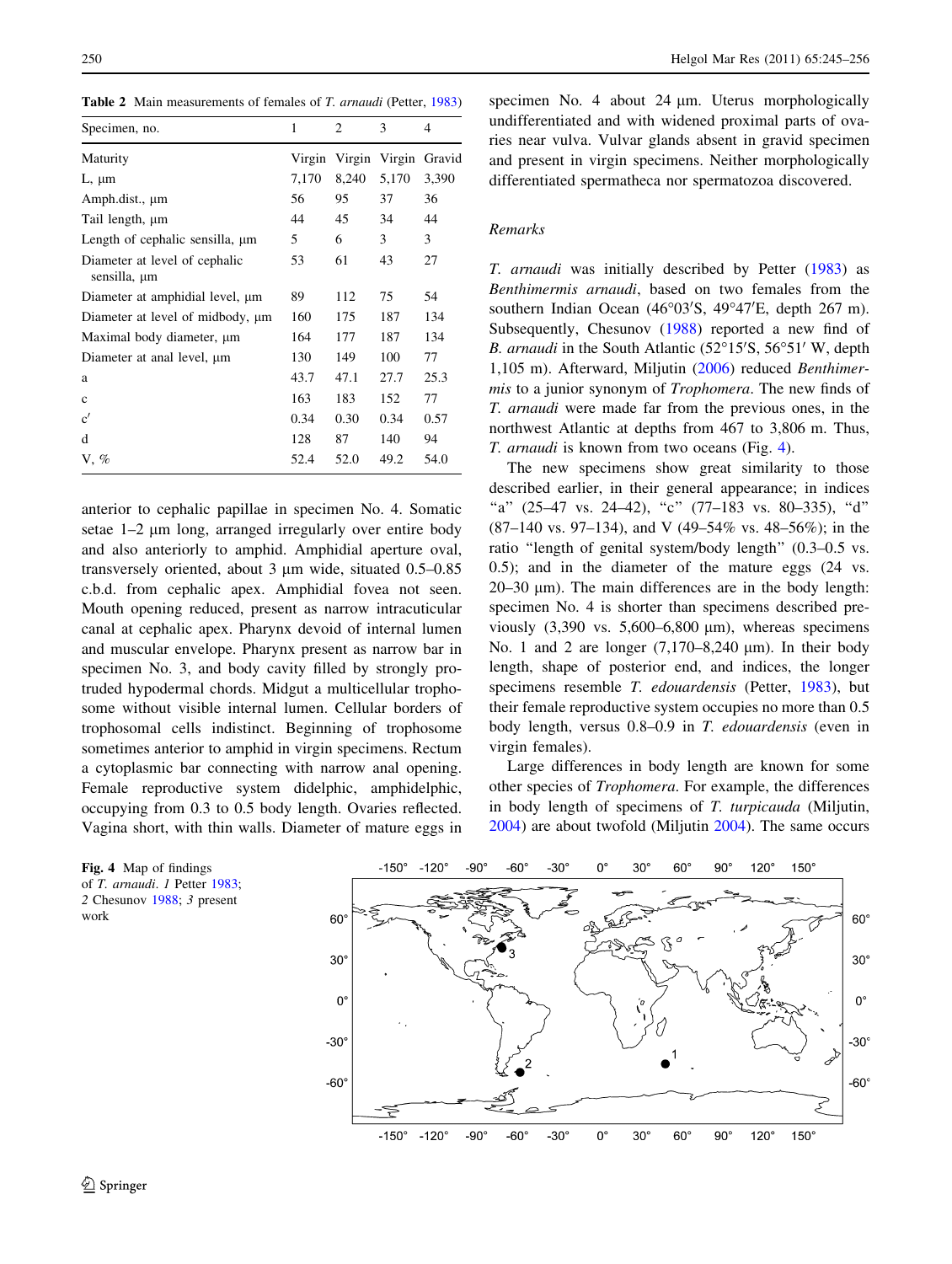with *T. megala* (Petter, [1987\)](#page-11-0) (Miliutin and Tchesunov [2001\)](#page-11-0), and in the type series of T. acuticauda (Petter, 1981) (Petter, [1981a](#page-11-0)), T. diploptera (Petter, 1981) (Petter, [1981b](#page-11-0)), T. litoralis Miljutin, [2006](#page-11-0) (Miljutin [2006\)](#page-11-0), and T. longiovaris sp. n. (present paper). Such a wide range of body sizes within the same species may be caused by differences in the host body sizes, the number of parasitic larvae inside the same host individual (several larvae may somehow inhibit each other's growth or compete with each other for food resources), or by the different locations of larvae in different hosts. For example, parasitizing a crustacean's gonad may provide a larva with better food or allow it more space for growing, than when a larva infects an internal cavity of a crustacean's coxal plate. Parasitizing benthimermithid larvae were found both in gonads of amphipods and in internal cavities of amphipods' coxal plates (author's unpublished data).

In its general appearance and body parameters, the females of T. arnaudi closely resemble T. bathycola (Rubtzov, [1980\)](#page-11-0). However, according to the original description, the former species possess reflected ovaries, in contrast to the outstretched ones in T. bathycola. The original description was brief and lacked detailed illustrations. It is possible that the specimens described by Rubtzov [\(1980](#page-11-0)) do possess reflected ovaries, and if this is the case, T. bathycola should be merged with T. arnaudi.

Trophomera longiovaris sp. n.

#### Figures 5, [6](#page-7-0), [7;](#page-8-0) Table [3](#page-9-0)

Type material. Holotype: virgin female, USNM 1000112, station No. 85(2) (RV "Chain", cruise 50, 37°59.2'N, 69°26.2'W, depth 3,834 m, 05.06.1965, NW Atlantic). Paratype: virgin female, USNM 1000102, station No. 95 (RV "Atlantis II", cruise  $38^{\circ}33'$  N,  $68^{\circ}32'$  W, depth 3,753 m, 12.12.1965, NW Atlantic).

Location. Hatteras Abyssal Plain, Western Atlantic. Etymology. From Latin longa (long) and ovarium. Description

Measurements: L = 7,870-15,400  $\mu$ m; a = 52.5-71.0;  $c = 115.7 - 115.8$ ;  $V = 46.8 - 53.2%$  $V = 46.8 - 53.2%$  $V = 46.8 - 53.2%$  (Table 3).

Females. Body fusiform, narrowing slightly toward anterior and posterior ends. Anterior end rounded-conical, posterior end conical with rounded apex. Body cuticle gradually thickening from head to tail. Cuticle ca.  $2 \mu m$ thick at anterior end, slightly thickened posteriorly up to 5–7 lm at caudal part. Cuticle of tail forming large annular rugae. Four mediolateral cephalic sensilla ca.  $7 \mu m$  long. Somatic sensilla present as short conical papillae about 0.5 µm long, and arranged along lateral hypodermal chords. Amphids non-spiral, situated 0.5–0.6 c.b.d. from cephalic apex. Amphidial aperture round, about  $1.5-2.0 \mu m$  in



Fig. 5 Trophomera longiovaris sp. n., holotype, female. a general appearance; **b** posterior end. Scale bars  $\mathbf{a} = 2$  mm;  $\mathbf{b} = 300$  µm

diameter. Amphidial fovea not seen. Mouth opening vestigial, present as very narrow apical pore; cuticle at cephalic apex about half as thick as cuticle of other cephalic parts. Pharynx devoid of internal lumen and muscular envelope. Anterior part of pharynx appearing as an indistinctly formed bar, posterior part an unformed cellular mass. Midgut being a trophosome without internal lumen. Trophosomal cells arranged in 3–4 longitudinal rows anterior to and posterior to reproductive system) in an optical longitudinal section, with distinct borders and granular contents. Rectum appearing as a short bar without cuticular walls. Anus not clearly visible, appearing as a small transverse line in cuticle. Female reproductive system didelphic, amphidelphic, very long, occupying about 0.8 total body length. Ovaries telogonic, outstretched. Oviducts very long, folded repeatedly across body axis. Proximal parts of oviducts wider than distal ones, uterus distinctly formed. Vagina short, with thin walls.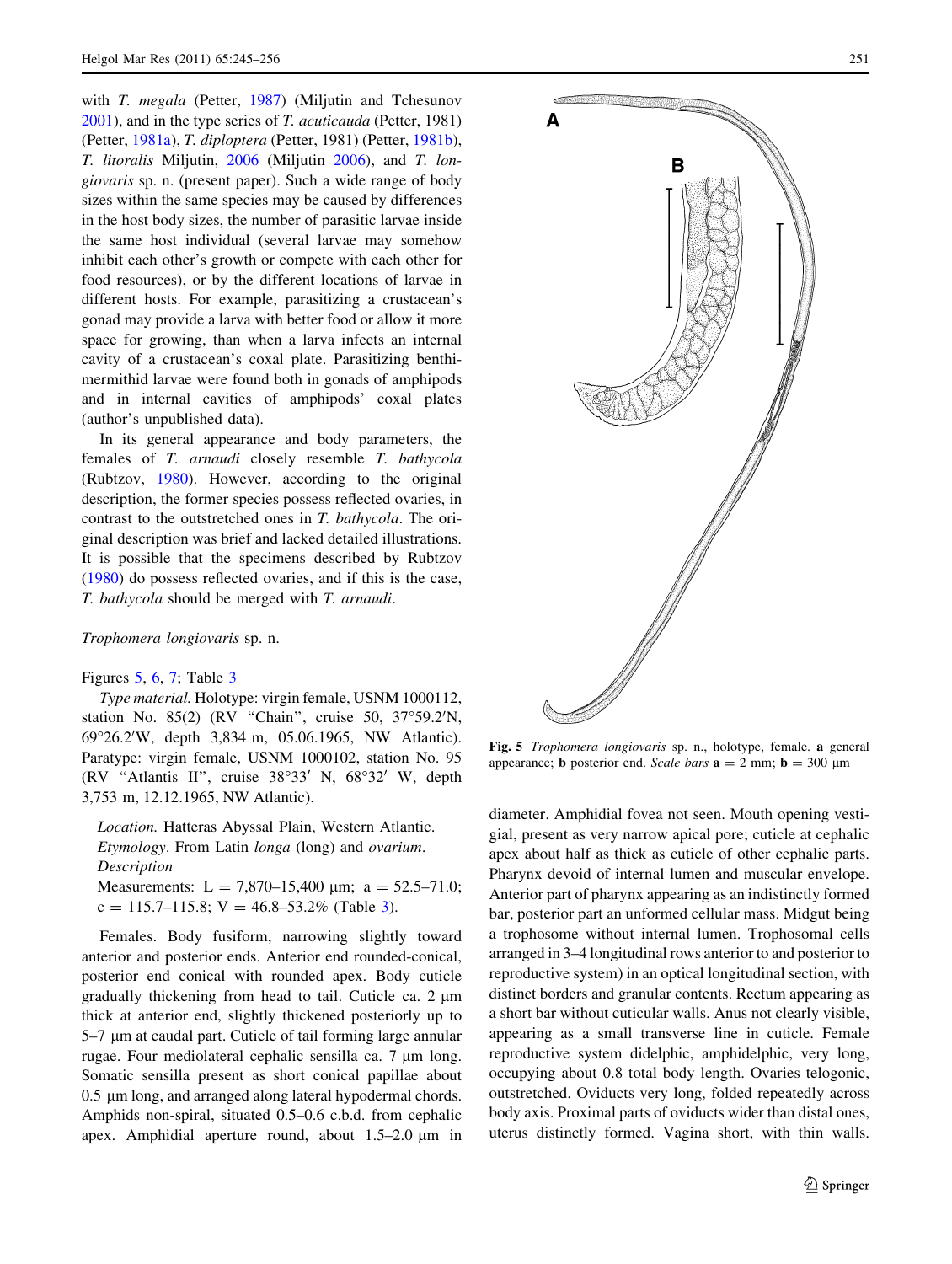<span id="page-7-0"></span>



Vulva a transverse slot. Vulvar glands not developed. Neither morphologically differentiated spermatheca nor spermatozoa discovered. Males and host unknown.

# Differential diagnosis

Only two known species of Trophomera possess outstretched ovaries: T. laubieri (Petter, [1987\)](#page-11-0) and T. pseudominuta (Miljutin, [2004\)](#page-11-0). T. senckenbergi Miljutin et Miljutina, 2009 also possesses ovaries that may be outstretched.

The female of T. longiovaris sp. n. differs from the female of T. laubieri by its longer body (7.9–15.4 vs. 5.2–6.7 mm), ''c'' index (116 vs. 58–80), length of cephalic papillae  $(7.0 \text{ vs. } 3.0-3.5 \text{ µm})$ , and the ratio "gonad length/body length" (ca. 0.8 vs. ca 0.5). The cephalic papillae of T. longiovaris sp. n. are not inserted in small pits, in contrast to the cephalic papillae of T. laubieri.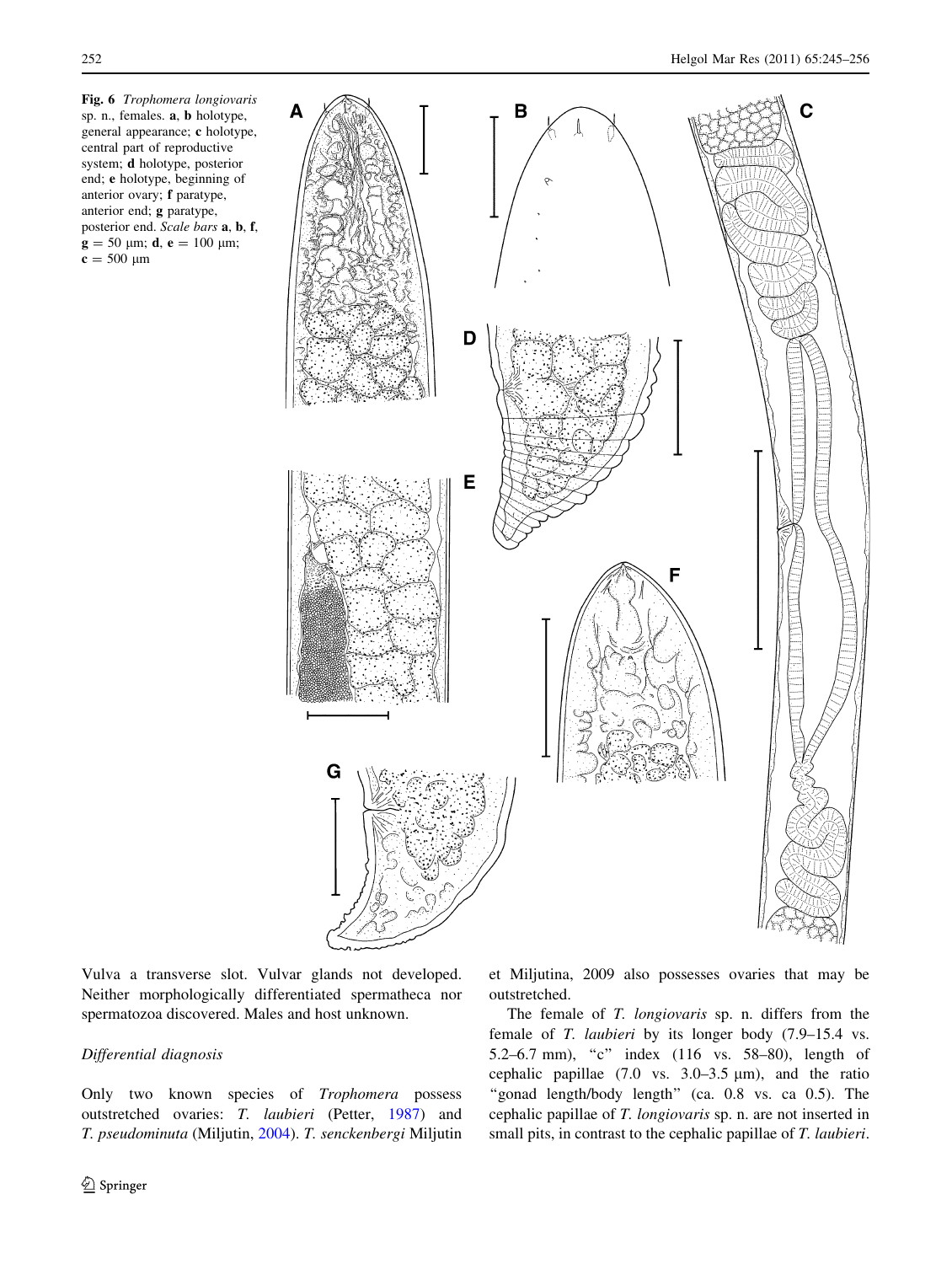<span id="page-8-0"></span>Fig. 7 Trophomera longiovaris sp. n., micrographs, females. a holotype, head; b paratype, tail; c holotype, fragment of posterior branch of genital system; d holotype, tail. Abbreviations: an anus, g.z germinal zone of ovary, od oviduct, ov ovary, t trophosome, v vulva. Scale bar  $200 \mu m$ 



The female of T. longiovaris sp. n. differs from the female of T. pseudominuta by its much longer body  $(7.9-15.4 \text{ vs. } 2.8 \text{ mm})$ , the "a" index  $(53-71 \text{ vs. } 23)$ , the ratio ''gonad length/body length'' (0.8 vs. 0.2), and the shape of the tail (conical versus rounded).

The female of T. longiovaris sp. n. also differs from the female of T. senckenbergi by its much longer body  $(7.9-15.4 \text{ vs. } 1.6 \text{ mm})$ ; and by the de Man indices "a" and "c" (respectively  $53-71$  vs. 23 and 116 vs. 45).

Very long ovaries were described also in T. edouard-ensis (Petter, [1983\)](#page-11-0) and in T. megala (Petter, [1987](#page-11-0)). However, the former species possesses reflected ovaries, and the latter has hologonic ovaries (the germinal zone extends throughout the length of the ovary) (Miljutin and Tchesunov [2001](#page-11-0)).

#### Remarks

The holotype is two times longer than the paratype, although both specimens are at a similar stage of maturity. However, judging by their body shape, body proportions, and the construction of the reproductive system, these specimens undoubtedly belong to the same species. Such differences in the body length have been described in other species of Trophomera (Petter [1981a,](#page-11-0) [b](#page-11-0); Miljutin and Tchesunov [2001](#page-11-0); Miljutin [2004;](#page-11-0) present paper).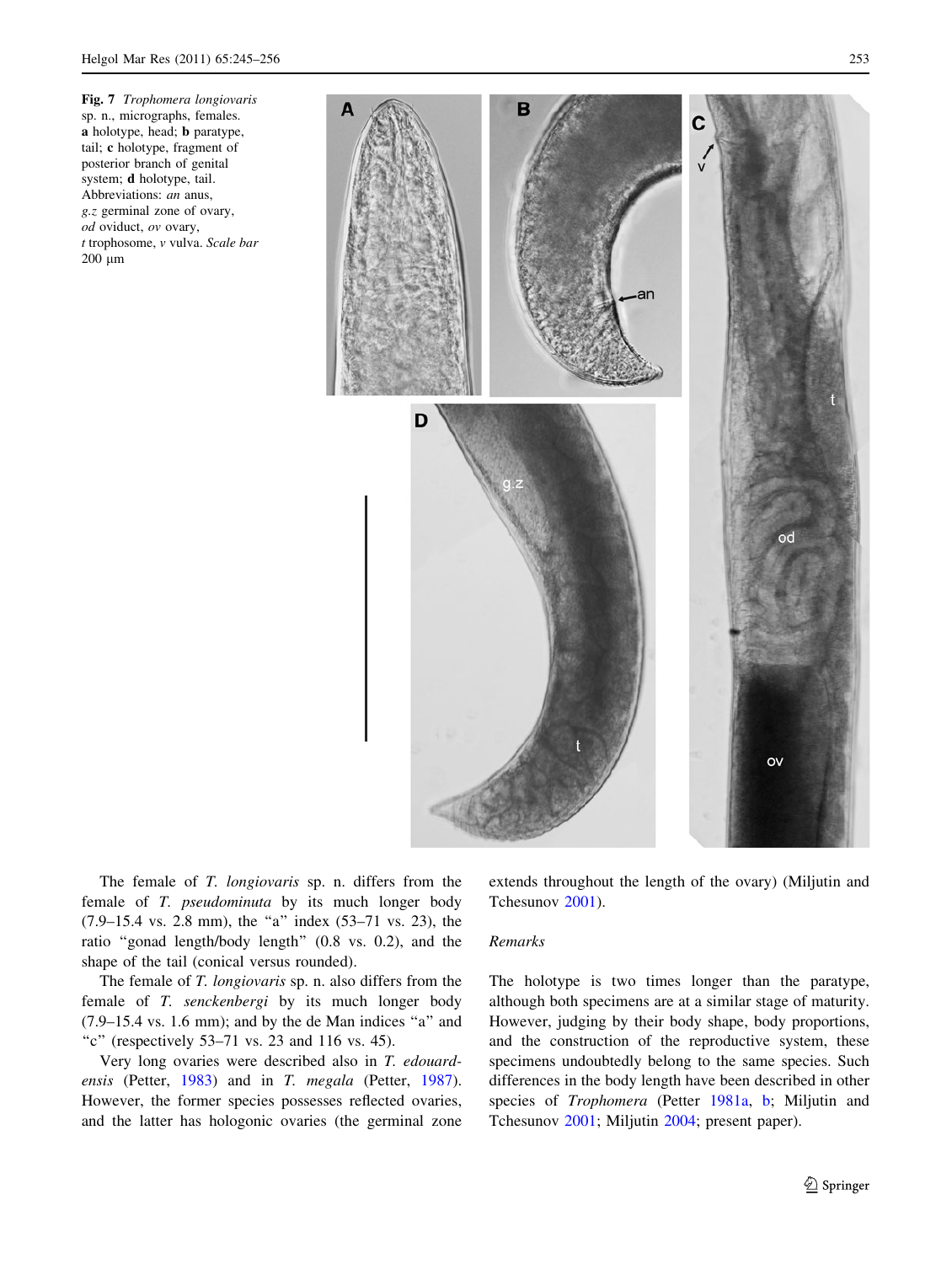<span id="page-9-0"></span>Table 3 Main measurements of females of T. longiovaris sp. n

| Collection status                             | Holotype | Paratype |  |
|-----------------------------------------------|----------|----------|--|
| Maturity                                      | Virgin   | Virgin   |  |
| $L, \mu m$                                    | 15,400   | 7,870    |  |
| Amph.dist., µm                                | 40       | 37       |  |
| Tail length, µm                               | 134      | 88       |  |
| Diameter at level of cephalic<br>sensilla, µm | 35       | 27       |  |
| Diameter at amphidial level, $\mu$ m          | 65       | 37       |  |
| Diameter at level of midbody, $\mu$ m         | 212      | 150      |  |
| Maximal body diameter, um                     | 216      | 150      |  |
| Diameter at anal level, $\mu$ m               | 127      | 80       |  |
| a                                             | 71.0     | 52.5     |  |
| $\mathbf{c}$                                  | 115.8    | 115.7    |  |
| c'                                            | 1.1      | 1.1      |  |
| d                                             | 385      | 213      |  |
| $V, \%$                                       | 46.8     | 53.2     |  |

The ovaries of T. longiovaris sp. n. are outstretched. Both examined specimens are virgin females without fertilized eggs in their oviducts and uteri. Two other species of Trophomera species possess outstretched ovaries: T. laubieri and T. pseudominuta, and both species were described from gravid females with eggs in their oviducts. Thus outstretched ovaries are not just a stage in the female's ontogenesis, and their structure can be used in benthimermithid taxonomy. Indeed, the structure of benthimermithid ovaries (telogonic reflected, telogonic outstretched, hologonic) is usually recognizable in virgin females.

# Trophomera marionensis (Petter, [1983\)](#page-11-0)

# Figure 8

Petter [1983](#page-11-0): p. 9-10, Fig. 5 (Benthimermis marionensis); Chesunov [1988:](#page-10-0) p. 15–17, Figs. 3, 4 (B. marionensis);

Fig. 8 Trophomera marionensis Petter [1983,](#page-11-0) female. a anterior end; b posterior end; c lateral hypodermal chord with glands. Scale bars  $a, c = 40 \mu m$ ;  $\mathbf{b} = 100 \text{ }\mu\text{m}$ 

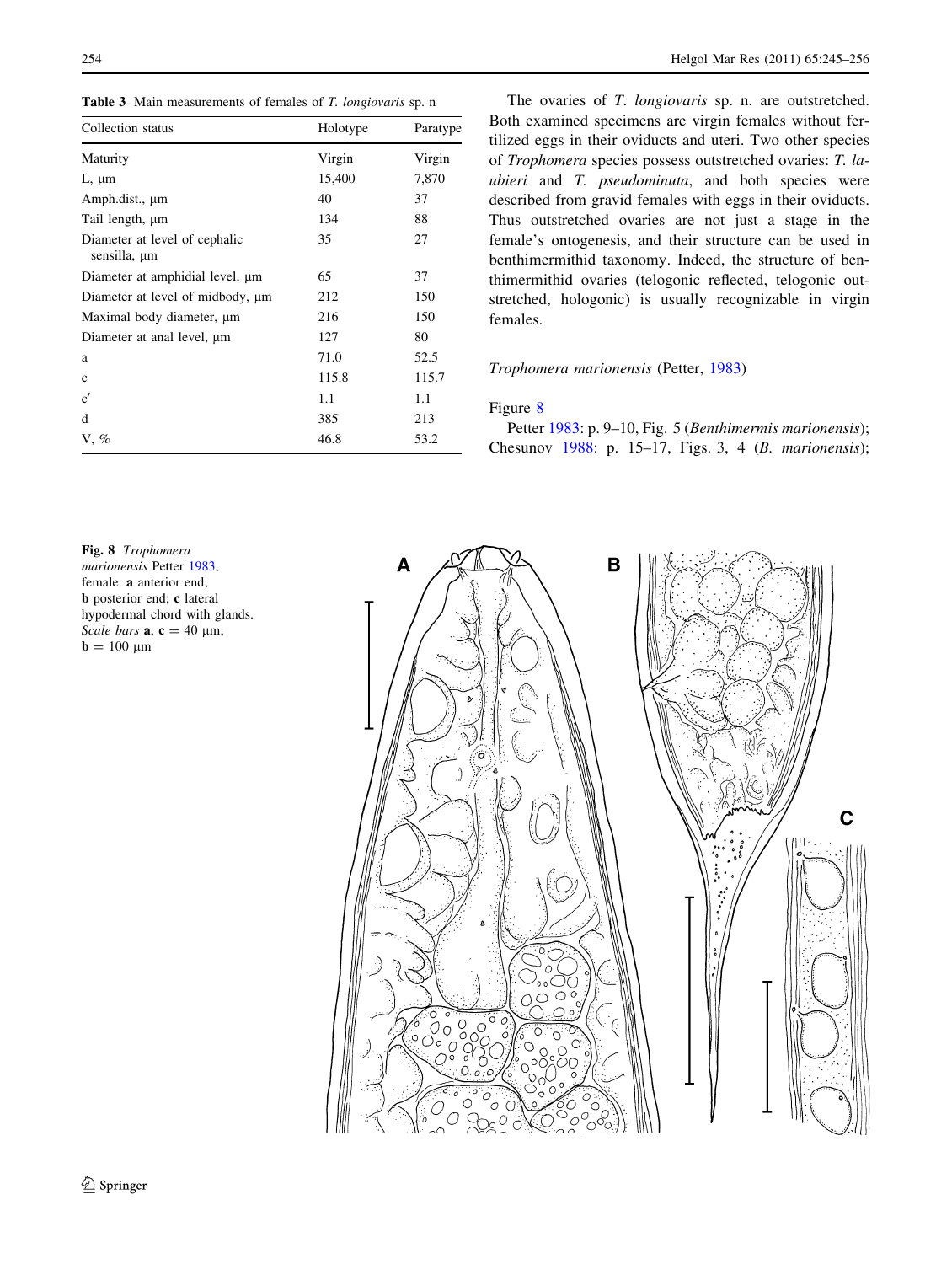- <span id="page-10-0"></span>2 Chesunov 1988;
- 3 Bussau 1993; 4 Miljutin [2004](#page-11-0);
- 5 Miljutin and Miljutina [2009](#page-11-0);
- 6 present work



Miljutin [2004:](#page-11-0) p. 32–34, Fig. 7; Miljutin [2006](#page-11-0) (Trophomera marionensis comb. n.); Miljutin and Miljutina [2009](#page-11-0):

Remarks

Material examined. One virgin female, USNM 1000078, station No. 156 (RV "Atlantis II", cruise 31, 14.02.1967, 06°46'S, 29°24–28'W, depth 3,459 m).

# Location. Brazil Basin, Western Atlantic. Description

p. 181–182, Fig. 4 (T. marionensis).

Measurements:  $L = 9,030 \text{ µm}; a = 48.3; c = 39.0;$  $c' = 2.3$ ; d = 139; V = 57.7%. Maximum body diameter  $= 187$  µm. Diameter at level of: cephalic sensilla = 25  $\mu$ m; amphids = 70  $\mu$ m; midbody = 185  $\mu$ m; anus  $= 100 \mu m$ . Ratio of 'body length/length of caudal terminal spine'  $= 65$ .

Body long, cylindrical. Anterior end rounded-conical. Posterior end conical, possessing elongated terminal spine 140  $\mu$ m long. This terminal spine consists of distinctly visible axial core with granular inclusions (spherical granules or vesicles) and thinner external layer without inclusions. Body cuticle ca.  $5 \mu m$  at level of midbody and ca.  $7 \mu m$  at anterior apex. Fine annulation of cuticle visible in light microscope. Mouth opening vestigial, present as narrow intracuticular channel. Four thick, cylindrical, mediolateral papilloid cephalic setae  $5 \mu m$  long inserted in pits. Amphidial aperture round, very small (ca.  $1.5 \mu m$  in diameter), situated  $65 \mu m$  (ca. 1 c.b.d.) from cephalic apex. Amphidial fovea ca. 8 µm in diameter; canalis amphidialis directed posteriorly and ventrally. Somatic sensilla ca. 1.5  $\mu$ m long arranged along hypodermal chords in cervical part of body. Cuticular pores connected with hypodermal glands seen along lateral hypodermal chords at level of midgut. Pharynx resembling a non-muscular string without an internal lumen and muscular envelope. Body cavity at level of pharynx filled by strongly protruded hypodermal chords. Midgut a multicellular trophosome without visible internal lumen. Rectum and anus present. Female reproductive system not developed. Vulvar glands present.

The features of the new-found female agree very well with the description of the type by Petter ([1983\)](#page-11-0) in regard to the body length, the length and shape of the cephalic papillae, the shape and core structure of the caudal terminal spine, and in the De Man indices  $a = 48.3$  and  $V = 57.7\%$ (versus 46.5–74.0 and 36.9–56.8% in the type specimens).

T. marionensis was initially described from eight gravid females from the southern Indian Ocean, 46°52'S, 37°51'E, 31–110 m depth (Petter [1983\)](#page-11-0). Subsequent finds were reported by Chesunov (1988) in the South Atlantic (57°09'S, 26°09'W, depth 1,729 m); by Bussau (1993) in the Tropical SE Pacific (7°04'S,  $88°27'W$ , depth 4,154 m); by Miljutin  $(2004)$  $(2004)$  in the Western Atlantic  $(8°07.88'N,$ 49°03.71'W, depth 4,440 m); and by Miljutin and Miljutina  $(2009)$  $(2009)$  in the Tropical NE Pacific  $(13°55.63'N,$ 130°12.2′W, depth 4,800 m). The new specimen was found quite far from all previous locations (Fig. 9). Therefore, T. marionensis is now known from three oceans and may be considered as a cosmopolitan species (at least, until methods of molecular taxonomy are applied).

Acknowledgments The author thanks Dr. W. D. Hope (National Museum of Natural History, Smithsonian Institution, Washington, DC, USA), who kindly made available the museum's collection of benthimermithids for investigation, and Dr. A. V. Tchesunov (Moscow State University, Russia), who examined this collection and selected the specimens to be described.

#### References

- Bussau C (1993) Taxonomische und ökologische Untersuchungen an Nematoden des Peru-Beckens. Dissertation, Christian-Albrechts-Universität zu Kiel, 621 pp
- Chesunov AV (1988) New finds of deep-sea nematodes of the family Benthimermithidae in South Atlantic with description of a new species. Vestnik Zoologii 5:12–22 in Russian
- Chesunov AV (1997) Marimermithids (Nematoda): anatomy, taxonomy, and phylogeny. Russ J Zool 1(4):440–455